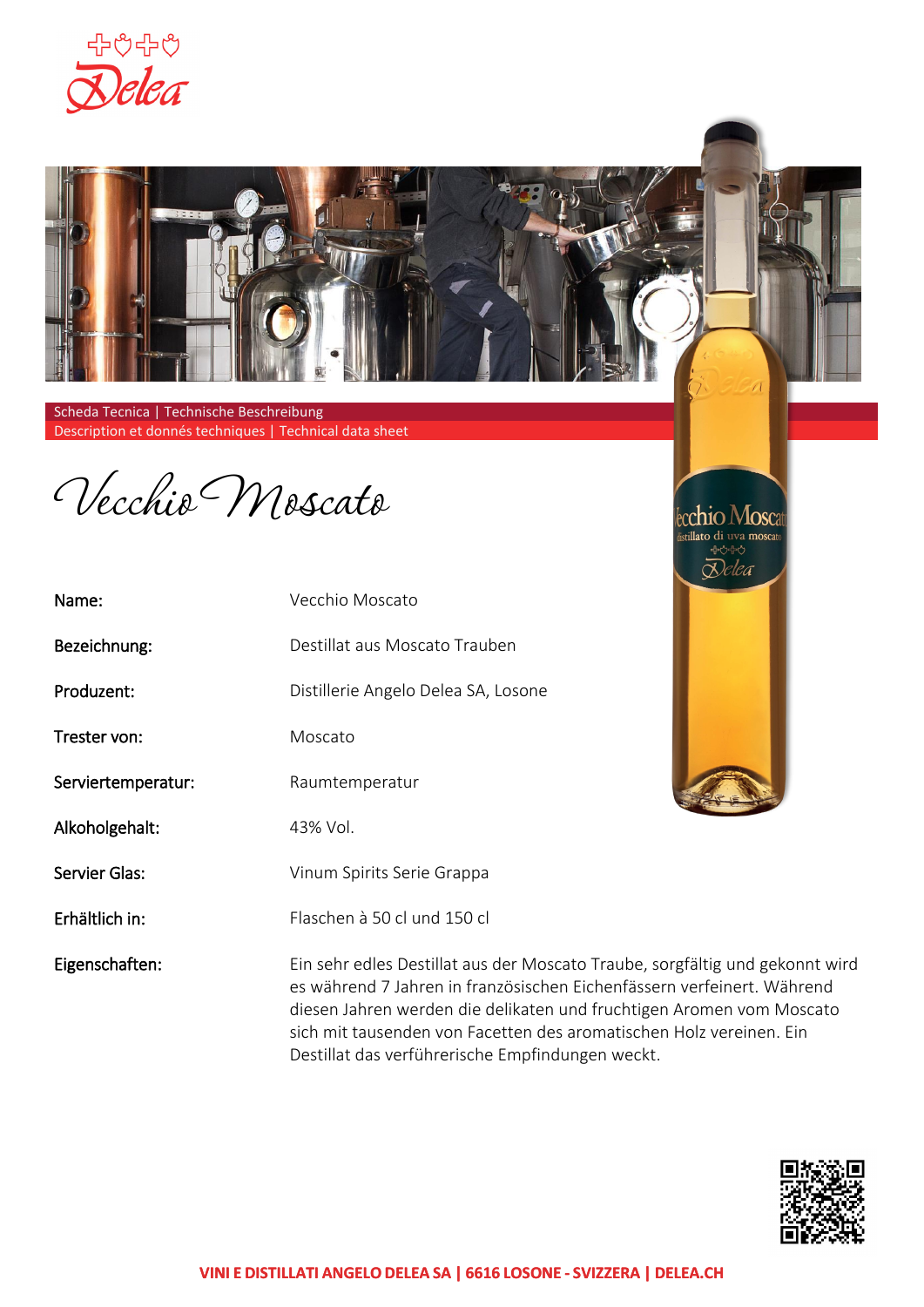



Scheda Tecnica | Technische Beschreibung Description et donnés techniques | Technical data sheet

Vecchio Moscato

| Nom:             | Vecchio Moscato                                                                                                                                                                                                                             |  |
|------------------|---------------------------------------------------------------------------------------------------------------------------------------------------------------------------------------------------------------------------------------------|--|
| Denomination:    | Distillé de Moscato                                                                                                                                                                                                                         |  |
| Producteur:      | Distillerie Angelo Delea SA, Losone                                                                                                                                                                                                         |  |
| Marc de:         | Moscato                                                                                                                                                                                                                                     |  |
| Température:     | Température ambiante                                                                                                                                                                                                                        |  |
| Alcool:          | 43% Vol.                                                                                                                                                                                                                                    |  |
| Type de verre:   | Vinum Spirits Serie Grappa                                                                                                                                                                                                                  |  |
| Disponible dans: | Bouteilles de 50 cl. - 70 cl. et 150 cl.                                                                                                                                                                                                    |  |
| Caractéristique: | Distillat de raisin muscat précieux, soigneusement vieilli pendant sept années<br>en fûts de chêne français où les arômes délicats et fruités du Muscat va unir<br>les nombreuses facettes de bois aromatique. Une dépendance distillat qui |  |





éveille des sensations séduisantes!